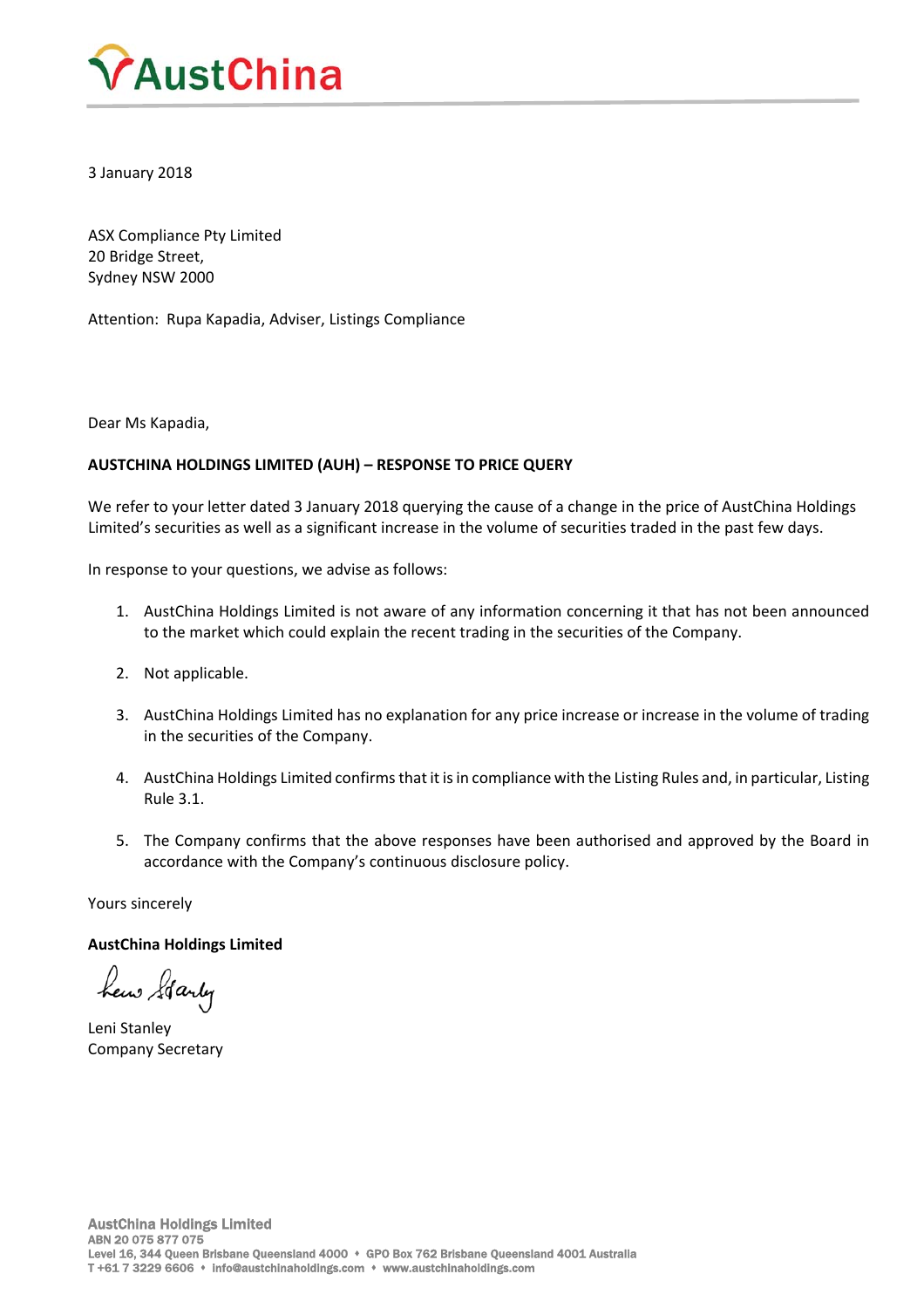

3 January 2018

Ms Leni Stanley Company Secretary AustChina Holdings Limited

By email: [leni.stanley@sya.com.au](mailto:leni.stanley@sya.com.au)

Dear Ms Stanley,

# **AustChina Holdings Limited ("AUH"): price query**

We note the change in the price of AUH's securities from a low of \$0.006 at the close of trading on Tuesday, 2 January 2018 to an intra-day high of \$0.011 today, Wednesday 3 January 2018.

We also note the significant increase in the volume of AUH's securities traded today, Wednesday 3 January 2018.

In light of this, ASX asks AUH to respond separately to each of the following questions and requests for information:

- 1. Is AUH aware of any information concerning it that has not been announced to the market which, if known by some in the market, could explain the recent trading in its securities?
- 2. If the answer to question 1 is "yes":
	- a) Is AUH relying on Listing Rule 3.1A not to announce that information under Listing Rule 3.1?

Please note that the recent trading in AUH's securities would suggest to ASX that such information may have ceased to be confidential and therefore AUH may no longer be able to rely on Listing Rule 3.1A. Accordingly, if the answer to this question is "yes", you need to contact us immediately to discuss the situation.

b) Can an announcement be made immediately?

Please note, if the answer to this question is "no", you need to contact us immediately to discuss requesting a trading halt (see below).

- c) If an announcement cannot be made immediately, why not and when is it expected that an announcement will be made?
- 3. If the answer to question 1 is "no", is there any other explanation that AUH may have for the recent trading in its securities?
- 4. Please confirm that AUH is in compliance with the Listing Rules and, in particular, Listing Rule 3.1.
- 5. Please confirm that AUH's responses to the questions above have been authorised and approved in accordance with its published continuous disclosure policy or otherwise by its board or an officer of AUH with delegated authority from the board to respond to ASX on disclosure matters.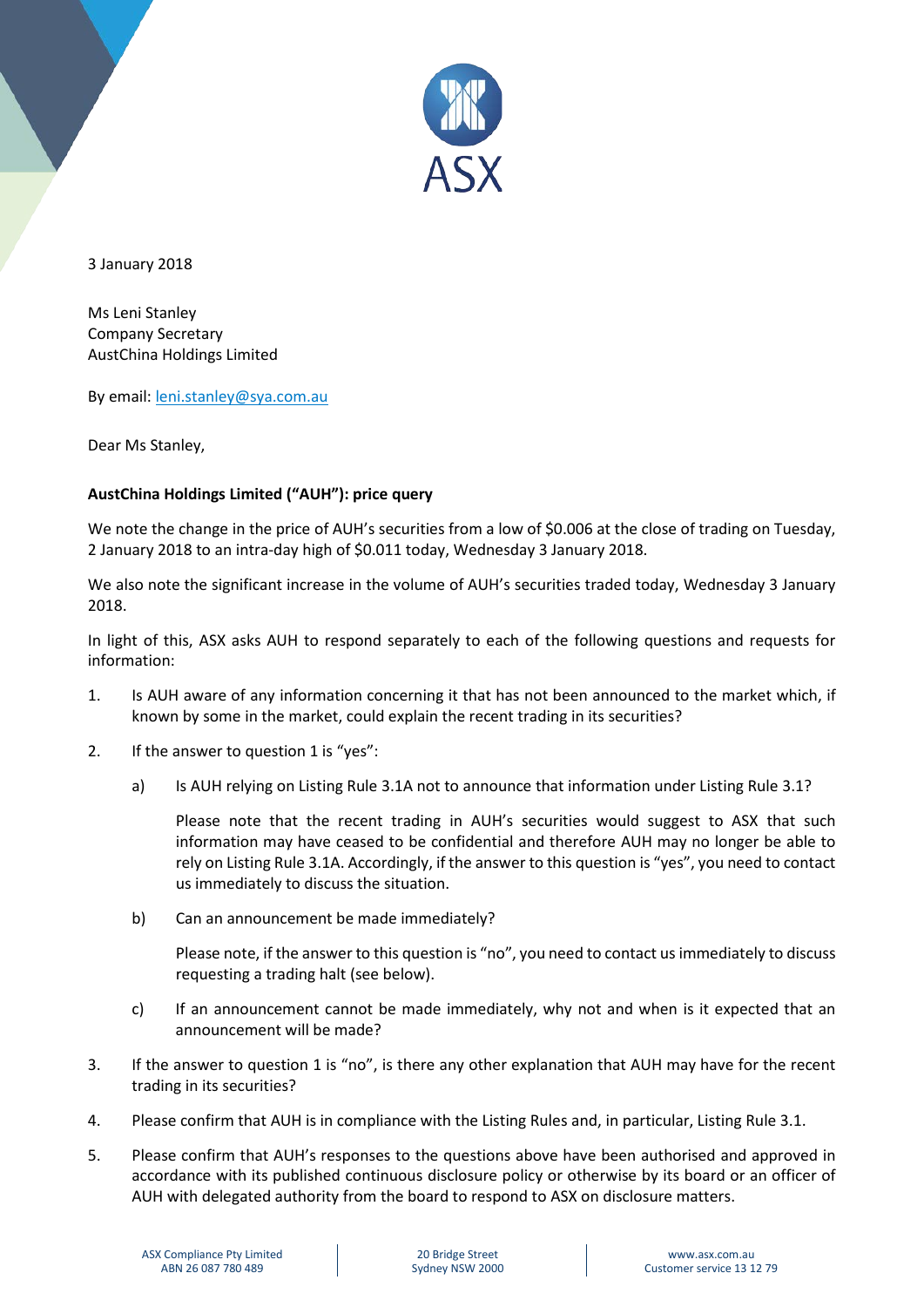

## **When and where to send your response**

This request is made under, and in accordance with, Listing Rule 18.7. Your response is required as soon as reasonably possible and, in any event, by not later than half an hour before the start of trading **(before 9.30 am AEDT) on Thursday, 4 January 2018**. If we do not have your response by then, ASX will have no choice but to consider suspending trading in AUH's securities under Listing Rule 17.3.

You should note that if the information requested by this letter is information required to be given to ASX under Listing Rule 3.1 and it does not fall within the exceptions mentioned in Listing Rule 3.1A, AUH's obligation is to disclose the information "immediately". This may require the information to be disclosed before the deadline set out in the previous paragraph.

ASX reserves the right to release a copy of this letter and your response on the ASX Market Announcements Platform under Listing Rule 18.7A. Accordingly, your response should be in a form suitable for release to the market.

Your response should be sent to me by e-mail at [rupa.kapadia@asx.com.au.](mailto:rupa.kapadia@asx.com.au) It should not be sent directly to the ASX Market Announcements Office. This is to allow me to review your response to confirm that it is in a form appropriate for release to the market, before it is published on the ASX Market Announcements Platform.

# **Listing Rules 3.1 and 3.1A**

Listing Rule 3.1 requires a listed entity to give ASX immediately any information concerning it that a reasonable person would expect to have a material effect on the price or value of the entity's securities. Exceptions to this requirement are set out in Listing Rule 3.1A.

In responding to this letter, you should have regard to AUH's obligations under Listing Rules 3.1 and 3.1A and also to Guidance Note 8 *Continuous Disclosure: Listing Rules 3.1 – 3.1B*.

It should be noted that AUH's obligation to disclose information under Listing Rule 3.1 is not confined to, nor is it necessarily satisfied by, answering the questions set out in this letter.

# **Trading halt**

If you are unable to respond to this letter by the time specified above, or if the answer to question 1 is "yes" and an announcement cannot be made immediately, you should discuss with us whether it is appropriate to request a trading halt in AUH's securities under Listing Rule 17.1.

If you wish a trading halt, you must tell us:

- the reasons for the trading halt;
- how long you want the trading halt to last;
- the event you expect to happen that will end the trading halt;
- that you are not aware of any reason why the trading halt should not be granted; and
- any other information necessary to inform the market about the trading halt, or that we ask for.

We may require the request for a trading halt to be in writing. The trading halt cannot extend past the commencement of normal trading on the second day after the day on which it is granted.

You can find further information about trading halts in Guidance Note 16 *Trading Halts & Voluntary Suspensions*.